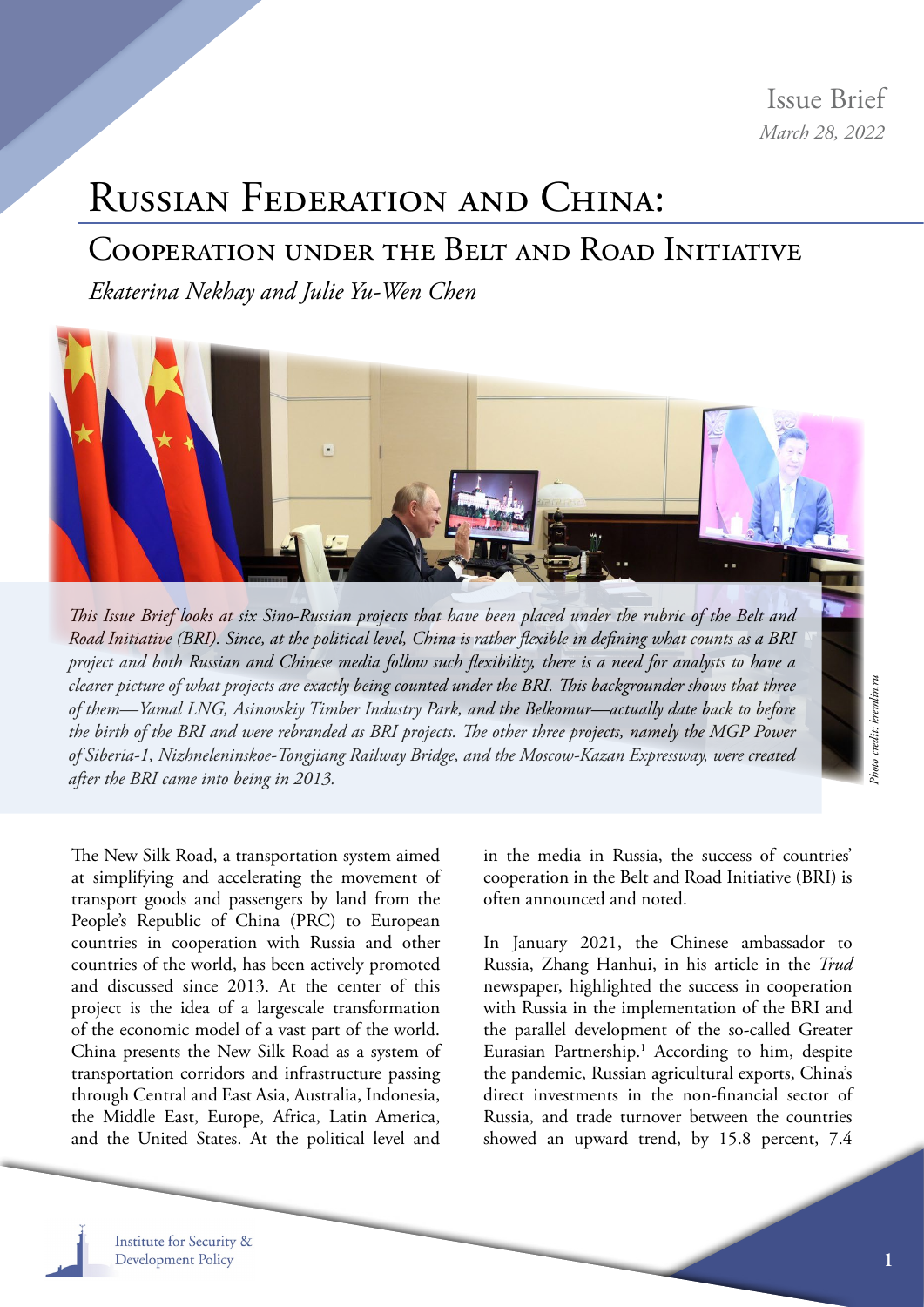<span id="page-1-0"></span>percent, and 4.3 percent, respectively. At the same time, Zhang Hanhui mentioned successful projects such as the gas pipeline from Russia to China, Yamal LNG, and the Chinese-European Express, which partly runs through the territory of the Russian Federation. Between them, the two countries are developing a larger number of both successful and unsuccessful projects.

Going deeper into the cooperation between China and Russia on the BRI, the question arises as to how the usual economic cooperation with China can be separated from the BRI cooperation. The delimitation will make it possible to understand how the initiative of the New Silk Road itself is effective and has the right to be developed further. The very distinction is complicated by a fairly free interpretation of the concept both in the political arena and in the media. For example, some of the projects in Russia and China, often interpreted by the media as part of the BRI, had their origins before Xi Jinping even announced the ambitious goals of China's foreign policy in 2013. The absence of a clear understanding of what is BRI and what is not leads to a false image of China's influences in various parts of the world and its actual relations with potential partners in various BRI-host countries.

Some of the projects in Russia and China, often interpreted by the media as part of the BRI, had their origins before Xi Jinping even announced the ambitious goals of China's foreign policy in 2013.

The Yamal LNG project<sup>[2](#page-7-0)</sup> and the Asinovsky Timber Park<sup>3</sup> are examples of this, as the agreements on their founding were signed in 2005 and 2007, respectively, eight and six years before the creation of the BRI. Asinovsky Timber Park, being a project of the Tomsk region of the Russian Federation and China, relies exclusively on investments from the Chinese side. It is managed through a subsidiary of AO Ruskitinvest, founded by a coalition of the United Investment Corporation Hubei, AVIC International, and AVIC Forestry, which are all Chinese-owned companies. The project cannot be considered successful at the moment due to poor production results. Additionally, the project is not part of a more complex economic cooperation strategy or a component of transportation corridors. In this regard, the Asinovsky Timber Industrial Park should be attributed to economic cooperation between the Tomsk region and Chinese investors rather than a part of the BRI.

Yamal LNG, though founded six years before the BRI, is often attributed to the achievement of the New Silk Road. The now-thriving LNG plant was built due to cooperation among Russia (Novatek), France (Total), and China (China National Petroleum Corporation and China Silk Road Fund).<sup>[4](#page-7-0)</sup> Being an investment project aimed at economic, political, and technological cooperation between China and Russia, it should be considered as an international cooperation project and not as a BRI initiative. However, it is worth mentioning that the Sabbeta port, modernized for the use of the Yamal LNG plant, may become part of the Northern Sea Route and an intermediate in the transportation of natural resources in years to come. However, starting December 2021, China will lose the possibility of independent transportation of Russian LNG, as amendments to the Merchant Shipping Code have come into force in Russia. According to the code, ships flying the Russian flag have the exclusive right to carry out sea transportation of hydrocarbons produced in Russian territory and loaded onto ships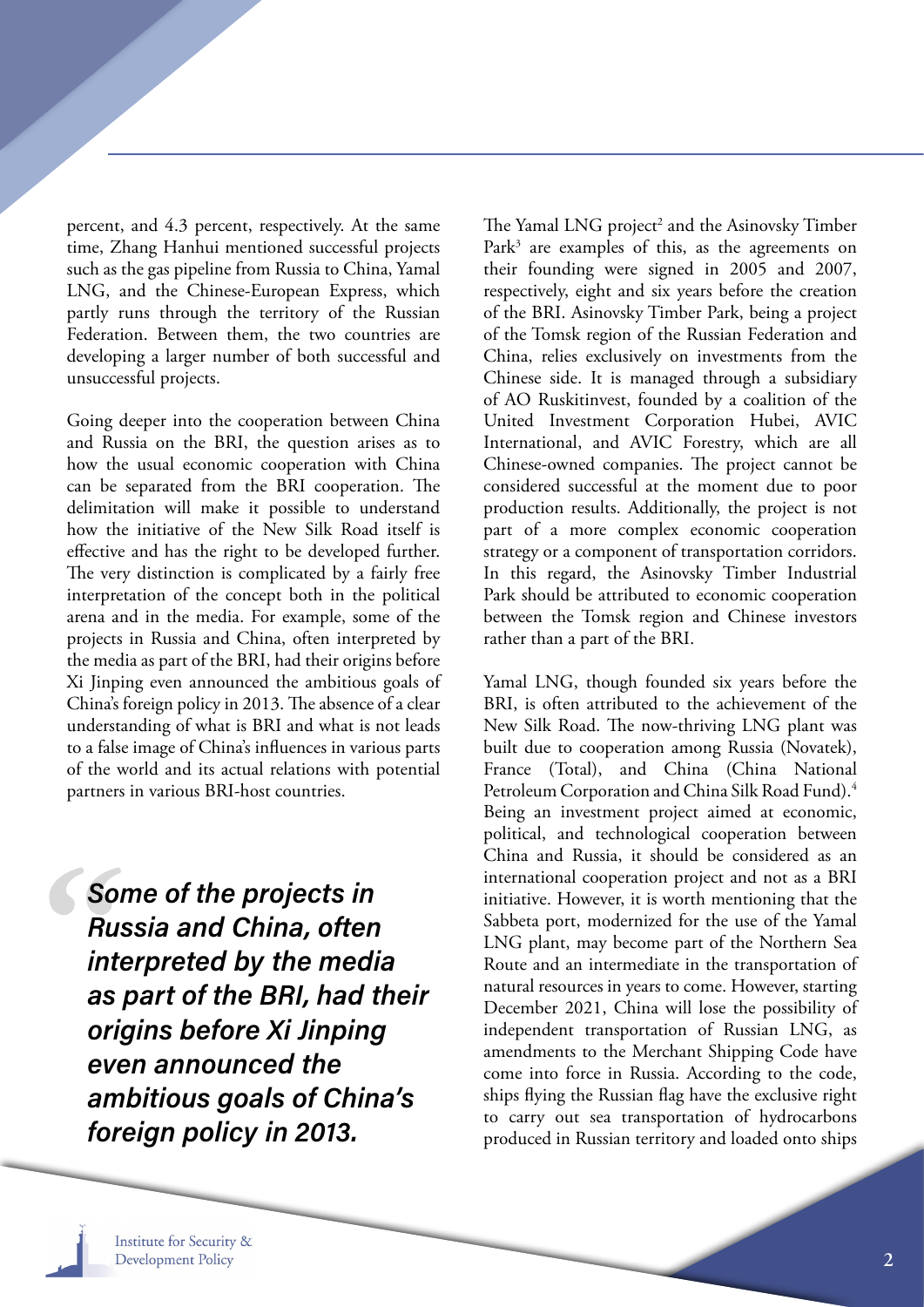<span id="page-2-0"></span>in the waters of the Northern Sea Route, to the first point of unloading or reloading.

It is worth mentioning another initiative that first appeared in tsarist Russia under Nicholas II: The construction of a railway line running from Solikamsk to Arkhangelsk, in order to develop industry and infrastructure in northern Russia, called Belkomur. In recent years, Belkomur began to attract special attention from Chinese investors (China Development Bank, Ministry of Railways of the PRC, Chinese Civil Engineering and Construction Corporation, Center for Economic and Investment Cooperation between Russia and China, Poly Technologies, Inc.). However, the Russian Federation was not able to allocate budget for this project, and the status of the Belkomur project will be updated in 2023.<sup>5</sup> If the initiative can be implemented, the new highway will connect the Urals with the ice-free ports of Arkhangelsk, Murmansk, and Northern Europe. The shortest route to the ports of the Northern Sea Route from Western China and the republics of Central Asia will be created. Belkomur can become part of the BRI as an advantageous transportation and economic hub for many countries.

The aforementioned Yamal LNG, Asinovskiy Timber Industry Park, and Belkomur projects were all started before the BRI was even created in 2013. Both Chinese and Russian players have basically tried to rebrand them under the BRI umbrella to find legitimacy, momentum, and resources to continue the development of these projects. There are three other projects that were created after the BRI's birth in 2013. They are Power of Siberia-1, the Nizhneleninskoe-Tongjiang Railway Bridge, and the Moscow-Kazan Expressway. Below is an overview of these projects (see also Table).

Power of Siberia-1, a gas pipeline to supply gas from Yakutia from the Chayadinskoye field to the Primorsky Territory and the countries of the Asia-Pacific region, was launched in 2019. At the moment, the maximum export capacity of 38 billion cubic meters of gas per year has not been reached. In 2020, supplies amounted to 4.1 billion cubic meters, and in 2021, it was planned to supply up to 10 billion cubic meters.<sup>[6](#page-7-0)</sup> This year, 2022, it is planned to increase supply up to 15 billion cubic meters[.7](#page-7-0) The project is highly beneficial for the Chinese side, as it was implemented exclusively with money from the Russian company PJSC Gazprom[.8](#page-7-0) China, in turn, received the opportunity for stable supply of gas, which is so important for the functioning of the country's industry, overland.<sup>[9](#page-7-0)</sup>

The Sabbeta port, modernized for the use of the Yamal LNG plant, may become part of the Northern Sea Route and an intermediate in the transportation of natural resources in years to come.

For PJSC Gazprom, this project does not promise a payback due to the extremely low final gas prices. In Russia, the construction of the IHL Power of Siberia-1 is considered a political decision. Therefore, the project is to be attributed to the economic and political partnership between the two countries, which focuses exclusively on cooperation between Russia and China.

The Nizhneleninskoe-Tongjiang Railway Bridge across the Amur river is a joint project of the Far East and Baikal Region Development Fund and the Russian-Chinese Investment Fund. The construction of this facility was completed in the third quarter of 2021. However, due to the lack

**Institute for Security & Development Policy**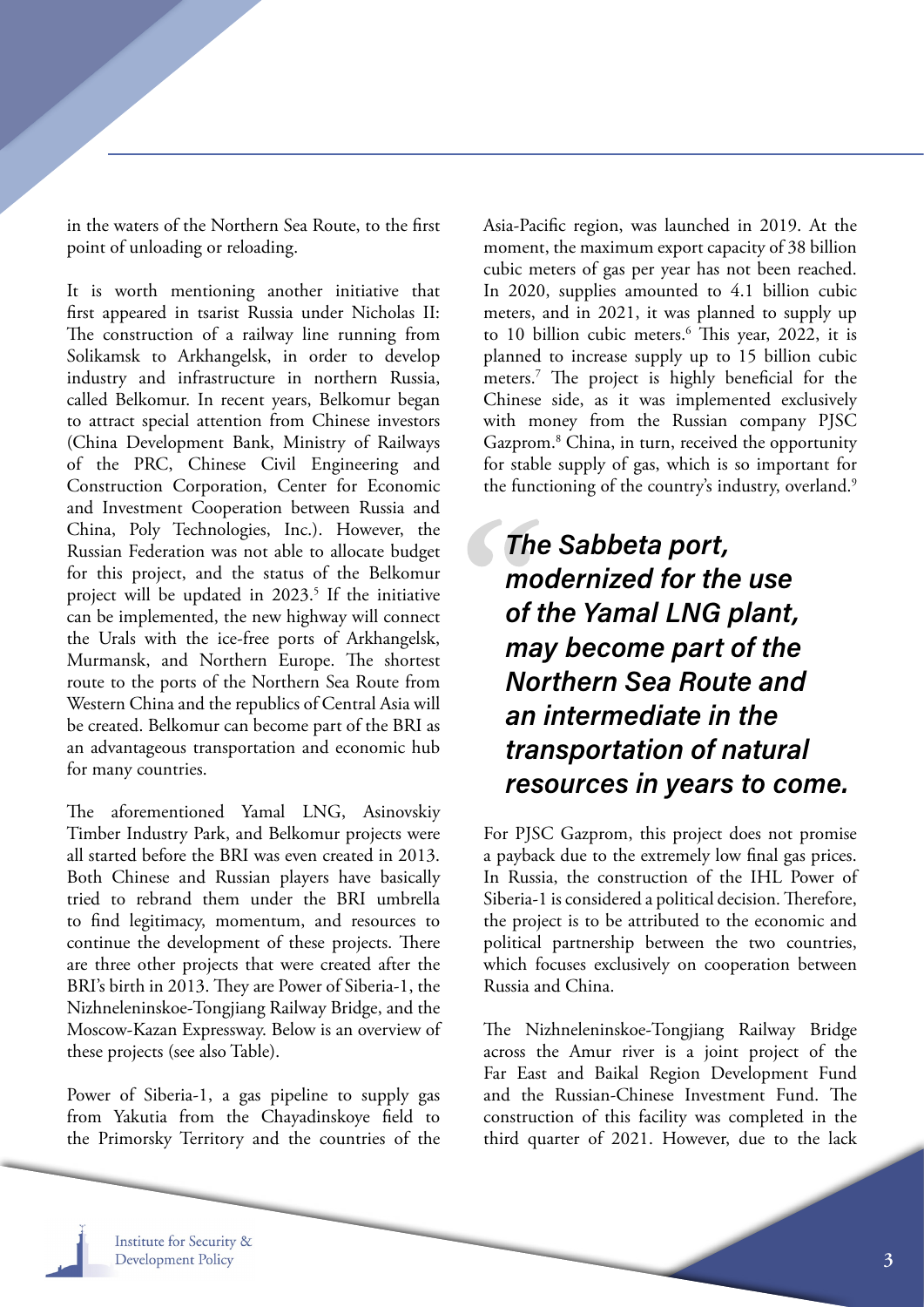<span id="page-3-0"></span>of necessary infrastructure to start operations, the first train is planned to be launched in summer 2023.[10](#page-7-0) This project can be attributed to the BRI, as it should significantly increase freight turnover between Russia and China due to a reduction in transportation distance by about 700 km compared to other existing railway routes.

The Moscow-Kazan Expressway (part of the section of the Europe–Western China international transportation corridor) is one of the latest projects in Russia that is closely related to China. The construction of the highway was launched in 2021.<sup>[11](#page-7-0)</sup> The project was divided into eight sections, carried out by different contractors, including the Chinese company SiArSiC Rus LLC. Work is being carried out on all sections of the route at the same time but at different speeds due to the peculiarities of the natural landscape and the presence of bridges. The expected year of completion is 2024. However, it is planned to be further developed in Russian territory. The initiative will significantly reduce the time of land transportation from China to Central Asia and Europe and stimulate the economic development of An important milestone was the signing of agreements in June 2019 to simplify the exchange of information on goods and vehicles of international transport moving across the customs borders of the Eurasian Economic Union (EAEU) and the PRC.

countries along the Silk Road Economic Belt, a vital component of the BRI. The Moscow-Kazan Expressway is a direct embodiment of the BRI. In addition, the possibility of building a Moscow-Kazan Railway, which will serve the same purpose, is being discussed.

| Projects                      | Yamal LNG                                                                                                      | <b>Asinovskiy Timber</b><br><b>Industry Park</b>                                                                                                 | Belkomur                                                                                                                                                                                                               | <b>MGP</b> Power of<br>Siberia-1                                                                                                       | Nizhneleninskoe-<br>Tongjiang<br><b>Railway Bridge</b>          | <b>Expressway</b><br>Moscow-Kazan                                                                                |
|-------------------------------|----------------------------------------------------------------------------------------------------------------|--------------------------------------------------------------------------------------------------------------------------------------------------|------------------------------------------------------------------------------------------------------------------------------------------------------------------------------------------------------------------------|----------------------------------------------------------------------------------------------------------------------------------------|-----------------------------------------------------------------|------------------------------------------------------------------------------------------------------------------|
| Before or after<br><b>BRI</b> | Existed before BRI was introduced in China                                                                     |                                                                                                                                                  |                                                                                                                                                                                                                        | Existed after BRI was introduced in China                                                                                              |                                                                 |                                                                                                                  |
| Important<br>Years            | Established: 2005<br>Launch date: 2017                                                                         | Established: 2007<br>Launch date: 2013                                                                                                           | Discussed since 1912                                                                                                                                                                                                   | Foundation: 2014<br>Launch date: 2019                                                                                                  | Established: 2013                                               | Construction began in<br>2021                                                                                    |
| Objectives                    | Liquefied natural<br>gas (LNG)<br>production,<br>development of<br>the Arctic and<br>the Northern Sea<br>Route | Creation of a<br>timber industry<br>cluster producing<br>products of<br>global standards,<br>development of the<br>timber processing<br>industry | Industrial and<br>infrastructural<br>development of the north<br>of the Russian Federation<br>and the Urals; based on<br>the construction of the<br>Solikamsk-Syktyvkar-<br>Arkhangelsk railway<br>$(1161 \text{ km})$ | Creation of a gas<br>pipeline for gas<br>supplies from Yakutia<br>to Primorsky Krai and<br>the countries of the<br>Asia-Pacific region | Construction of<br>a railway bridge<br>across the Amur<br>river | Development as<br>part of the section<br>of the international<br>transportation corridor<br>Europe-Western China |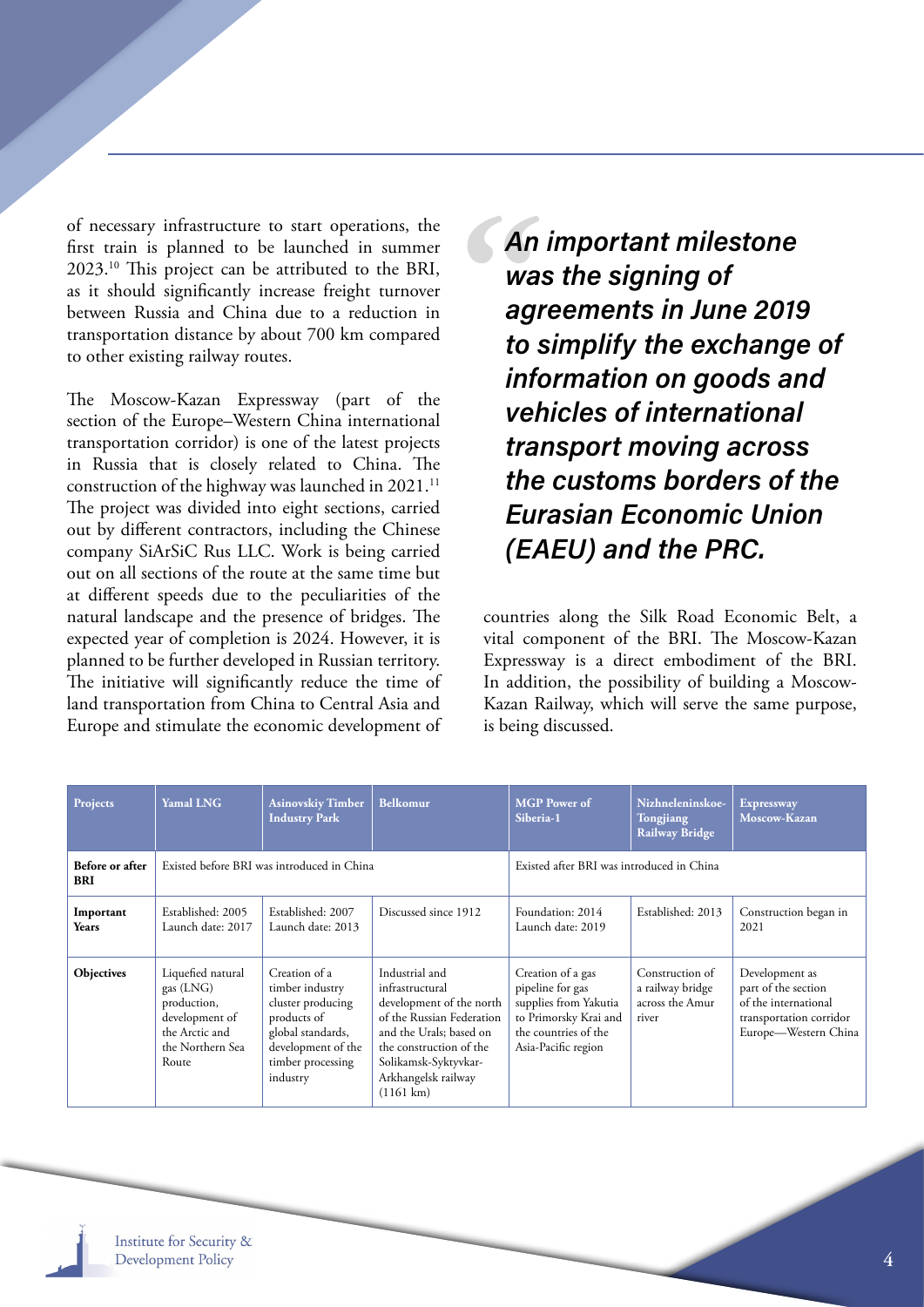<span id="page-4-0"></span>

| Projects                               | <b>Yamal LNG</b>                                                                                                                                                                                                                                                                                                                      | <b>Asinovskiy Timber</b><br><b>Industry Park</b>                                                                                                                                                                                                              | <b>Belkomur</b>                                                                                                                                                                                                                                                                                                                                                                                                                                                                                     | <b>MGP</b> Power of<br>Siberia-1                                                                                                                                                                                                                                                                                                                                                                                                                                                      | Nizhneleninskoe-<br>Tongjiang<br><b>Railway Bridge</b>                                                                                                                                                         | <b>Expressway</b><br>Moscow-Kazan                                                                                                                                                                                                                                                                                                |
|----------------------------------------|---------------------------------------------------------------------------------------------------------------------------------------------------------------------------------------------------------------------------------------------------------------------------------------------------------------------------------------|---------------------------------------------------------------------------------------------------------------------------------------------------------------------------------------------------------------------------------------------------------------|-----------------------------------------------------------------------------------------------------------------------------------------------------------------------------------------------------------------------------------------------------------------------------------------------------------------------------------------------------------------------------------------------------------------------------------------------------------------------------------------------------|---------------------------------------------------------------------------------------------------------------------------------------------------------------------------------------------------------------------------------------------------------------------------------------------------------------------------------------------------------------------------------------------------------------------------------------------------------------------------------------|----------------------------------------------------------------------------------------------------------------------------------------------------------------------------------------------------------------|----------------------------------------------------------------------------------------------------------------------------------------------------------------------------------------------------------------------------------------------------------------------------------------------------------------------------------|
| Major<br>Shareholders                  | Russia: Novatek<br>$(50.1\%)$<br>France: Total<br>(20%)<br>China: China<br>National Petroleum<br>Corporation (20%)<br>China Foundation<br>Silk Road (9.9%).                                                                                                                                                                           | China: Hubei<br>United Investment<br>Corporation, AVIC<br>International,<br><b>AVIC</b> Forestry set<br>up a management<br>company AO<br>Ruskitinvest (7%)                                                                                                    | Russia:<br>The Komi Republic<br>(48.32%), the<br>Arkhangelsk Region<br>$(19.81\%)$ and the Perm<br>Territory (9.42%),<br>other enterprises and<br>institutions (22.45%).<br>Customer: Russian<br>Federation                                                                                                                                                                                                                                                                                         | Russia: Gazprom<br>$(100\%)$                                                                                                                                                                                                                                                                                                                                                                                                                                                          | Russia:<br>Far East and<br><b>Baikal Region</b><br>Development<br>Fund (25%)<br>Russia and China:<br>Russia-China<br>Investment Fund<br>(75%)                                                                  | Contractors:<br>Russia: LLC<br>Transstroymehanizatsiya,<br>LLC SK Avtodor,<br>JSC Giprostroymost<br>St. Petersburg, LLC<br>Gorka, LLC RSK,<br>JSC VAD, JSC DSK<br>Avtoban, JSC Institute<br>Stroyproekt, JSC<br>Institute Stroyproekt,<br>Soyuzdorproekt JSC,<br>MOSPROEKT-3 JSC,<br>Instroyproekt LLC<br>China: CiarsiC Rus LLC |
| <b>Current Stage</b><br>of the Project | The largest<br>LNG plant in<br>Russia; planned<br>production and<br>shipment of<br>LNG. Production<br>volumes are<br>increasing.<br>Yamal LNG<br>produced 18.4<br>million tons of<br>LNG in 2019,<br>exceeding the<br>plant's design<br>capacity by 11%,<br>and in 2020, the<br>design capacity was<br>exceeded by 14%. <sup>12</sup> | The factories were<br>not brought to their<br>design capacity due<br>to unsatisfactory<br>management.<br>The leased forest<br>fund in the annual<br>permitted timber<br>harvesting in the<br>amount of 1.5<br>million cubic<br>meters is developed<br>by 35%. | Various Chinese investors<br>(China Development<br>Bank, Ministry of<br>Railways of the PRC,<br>China Civil Engineering<br>Corporation, Center<br>for Economic and<br><b>Investment Cooperation</b><br>between Russia<br>and China, Poly<br>Technologies, Inc.) have<br>shown interest in the<br>project. However, due<br>to the impossibility of<br>financing the project<br>by the Russian side,<br>the actualization of<br>the project has been<br>postponed until the first<br>quarter of 2022. | Gas transportation to<br>Russian consumers<br>in the Far East and<br>to China. Deliveries<br>to China in 2020<br>amounted to 4.1 bcm.                                                                                                                                                                                                                                                                                                                                                 | In the third<br>quarter of 2021,<br>the construction<br>of the bridge<br>was completed;<br>however, traffic<br>on it is currently<br>not carried out<br>due to the lack<br>of the necessary<br>infrastructure. | The road is divided into<br>8 sections; each stage<br>is carried out by one of<br>the contractors. At the<br>moment, construction is<br>underway on all sections<br>of the route; however, it<br>is happening at different<br>speeds.                                                                                            |
| Future of the<br>Project               | Expansion of the<br>network of LNG<br>plants in the Arctic                                                                                                                                                                                                                                                                            | Until 2022, it is<br>planned to create<br>about ten large<br>forestry industries<br>of various profiles:<br>sawmills, factories<br>for the production<br>of wood-based<br>panels, plywood,<br>furniture, floor<br>coverings, and other<br>products.           | The implementation<br>of the project will lead<br>to a reduction in the<br>mileage of goods to 800<br>km (at the exits from<br>the Urals to the ports of<br>Arkhangelsk). Conditions<br>for transportation<br>services for the zone<br>of occurrence and<br>development of forest<br>resources will improve.                                                                                                                                                                                        | The planned deliveries<br>to China in 2021<br>are 10 billion cubic<br>meters; in 2022,<br>up to 15 billion<br>cubic meters; in<br>2025, reaching the<br>design capacity of 38<br>billion cubic meters.<br>An increase in gas<br>supplies up to 44<br>billion cubic meters of<br>gas per year is being<br>discussed.<br>In 2022, a new field<br>(Kovytinskoe) will<br>be added to the gas<br>supply. Design of the<br>Power of Siberia 2<br>gas pipeline to China<br>through Mongolia. | In the summer<br>of 2023, the<br>completion of<br>the construction<br>of the necessary<br>infrastructure and<br>launch the first<br>train are planned.                                                         | The 794-km road should<br>be launched in 2024 and<br>cut travel time between<br>cities in half.                                                                                                                                                                                                                                  |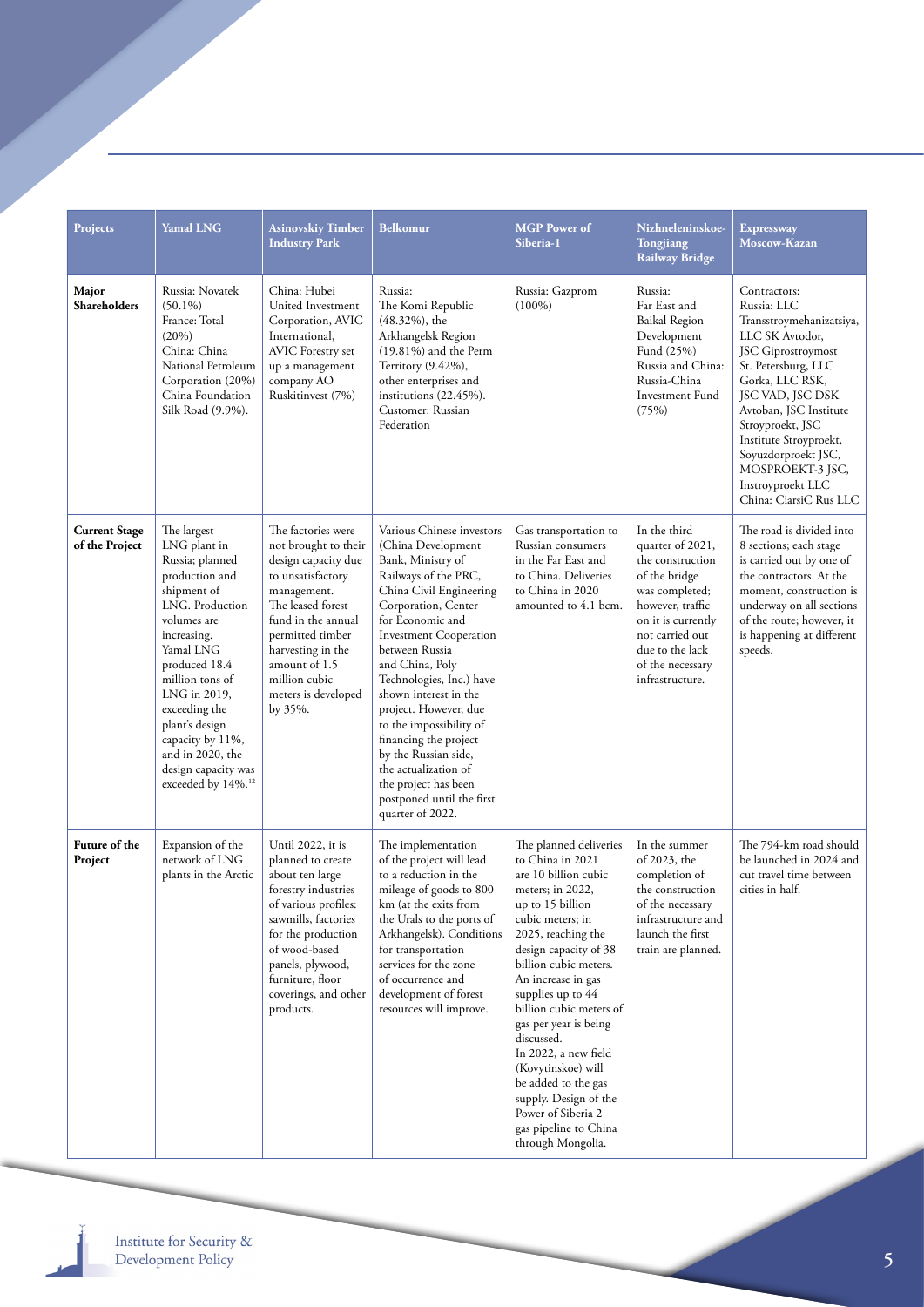| Projects                                                 | <b>Yamal LNG</b>                                                                                                                                                                                                                                                                                                                                         | <b>Asinovskiy Timber</b><br><b>Industry Park</b>                                                                                                                                                          | Belkomur                                                                                                                                                                                                                                                                                                                                                                                                                                        | <b>MGP</b> Power of<br>Siberia-1                                                      | Nizhneleninskoe-<br>Tongjiang<br><b>Railway Bridge</b>                                                                                                                                                            | <b>Expressway</b><br>Moscow-Kazan                                                                                                                                              |
|----------------------------------------------------------|----------------------------------------------------------------------------------------------------------------------------------------------------------------------------------------------------------------------------------------------------------------------------------------------------------------------------------------------------------|-----------------------------------------------------------------------------------------------------------------------------------------------------------------------------------------------------------|-------------------------------------------------------------------------------------------------------------------------------------------------------------------------------------------------------------------------------------------------------------------------------------------------------------------------------------------------------------------------------------------------------------------------------------------------|---------------------------------------------------------------------------------------|-------------------------------------------------------------------------------------------------------------------------------------------------------------------------------------------------------------------|--------------------------------------------------------------------------------------------------------------------------------------------------------------------------------|
| Benefits of the<br><b>Chinese Side</b><br>in the Project | Expansion of<br>influence and<br>strengthening of<br>positions in the<br>Arctic, cooperation<br>in the field of<br>technology and<br>production of<br>equipment for<br>Arctic oil and gas<br>production, the<br>prospects for the<br>development of<br>the Northern Sea<br>Route and LNG<br>transportation<br>along it, expansion<br>of energy suppliers | Investment<br>opportunity<br>for China,<br>development of<br>economic relations<br>both with Russia<br>in general and<br>with the Tomsk<br>region of the<br><b>Russian Federation</b><br>bordering China. | The artery will connect<br>the Urals and the Komi<br>Republic directly with<br>the ports of Arkhangelsk,<br>Murmansk, and<br>Northern Europe.<br>The construction of<br>the road will create the<br>shortest route to the<br>ports of the Northern<br>Sea Route from Western<br>China and the republics<br>of Central Asia, which<br>will lead to the creation<br>of transportation and<br>economic corridors that<br>are beneficial for China. | Stable gas supplies to<br>China, independent<br>of possible US<br>political decisions | Increase in freight<br>turnover between<br>Russia and China.<br>The transportation<br>distance between<br>Russia and China<br>will be reduced<br>by about 700<br>km compared to<br>other existing rail<br>routes. | Significant reduction<br>in overland travel times<br>from China to Central<br>Asia and Europe,<br>economic development<br>of countries along the<br>Silk Road Economic<br>Belt |



Institute for Security & **Development Policy**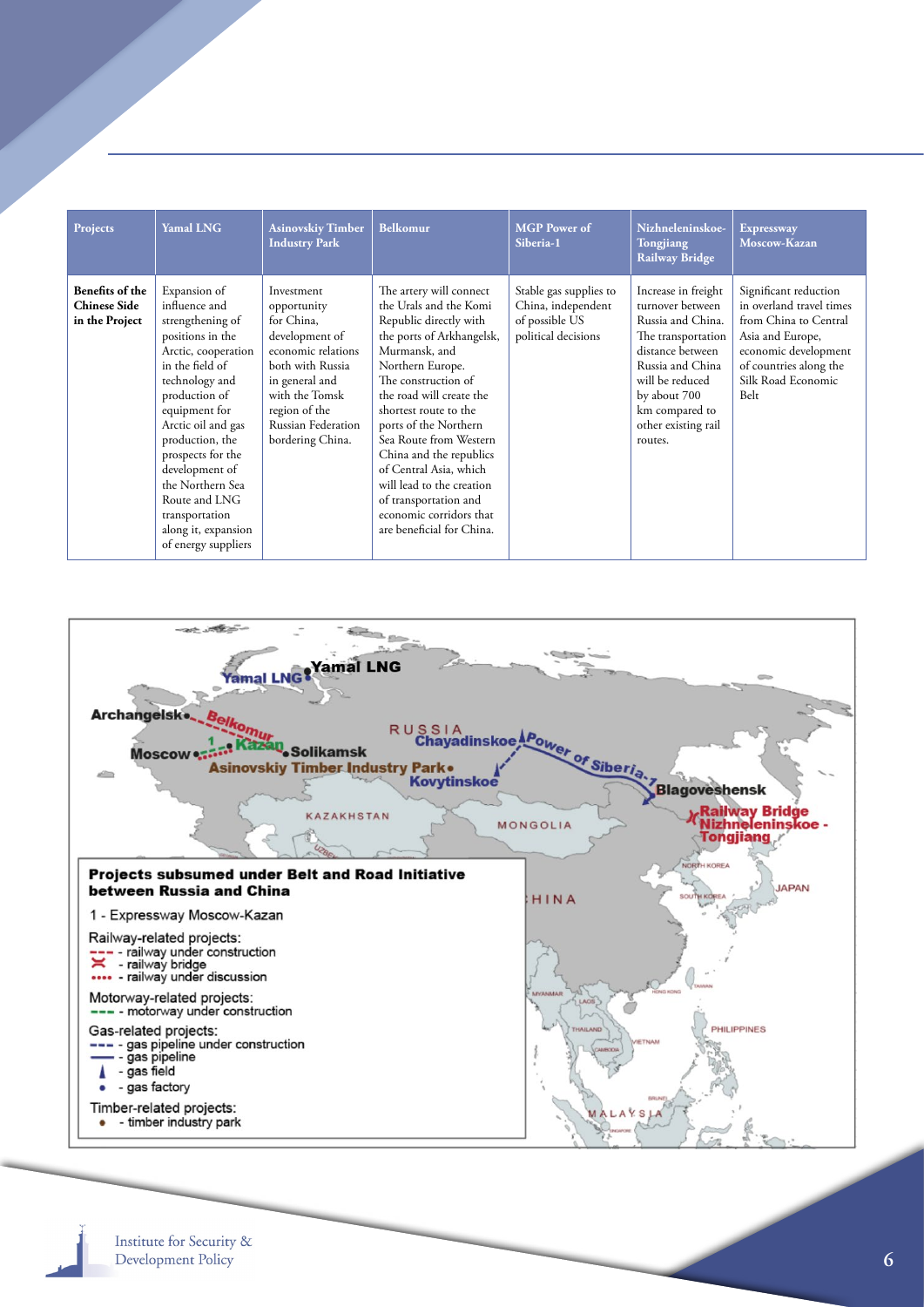An important milestone in the cooperation between China and Russia was the signing of agreements in June 2019, during the St. Petersburg International Economic Forum, to simplify the exchange of information on goods and vehicles of international transport moving across the customs borders of the Eurasian Economic Union (EAEU) and the PRC. The signing of this document will speed up procedures for customs clearance of goods and, consequently, increase the attractiveness of the transit of goods through the territories of the countries that signed the agreement. The actions of the governments of the two countries will also have a positive impact on the development of transportation corridors and increase the trade and passenger turnover of the BRI from China through Russia.

It is difficult to give a definite assessment of the economic and geopolitical consequences of all of the above projects in this backgrounder paper. However, initiatives such as the Moscow-Kazan Expressway, the Nizhneleninskoe-Tongjiang Railway Bridge, and agreements of 2019 aimed at the creation of more efficient transport and economic corridors should bring political and financial benefits not only to China and Russia but for the rest of the world as well. In the case of another similar project, Belkomur, if a decision is made on the implementation of the project, it can also have great economic benefit. When it comes to energy projects of Yamal LNG and Power of Siberia-1, there is a significant difference between them. The first one is a clear example of international economic cooperation for the development of extraction and transportation of natural resources beneficial for all the participants. The second case though is a geopolitical initiative aimed at improving Russia-China relations with no clear economic benefits in sight. Asinovskiy Timber Industry Park can be considered neither economically nor geopolitically successful at the current state due to mismanagement.

*Author - Ekaterina Nekhay recently completed her study in the Intercultural Encounters Master Programme at University of Helsinki.* 

*Julie Yu-Wen Chen is Professor of Chinese Studies at University of Helsinki. She can be reached at julie.chen@ helsinki.fi*

*The opinions expressed in this Issue Brief do not necessarily reflect the views of the Institute for Security and Development Policy or its sponsors.*

*© The Institute for Security and Development Policy, 2022. This Issue Brief can be freely reproduced provided that ISDP is informed.*

## **About ISDP**

*The Institute for Security and Development Policy is a Stockholmbased independent and non-profit research and policy institute. The Institute is dedicated to expanding understanding of international affairs, particularly the interrelationship between the issue areas of conflict, security and development. The Institute's primary areas of geographic focus are Asia and Europe's neighborhood.* 

www.isdp.eu

**Institute for Security & Development Policy**